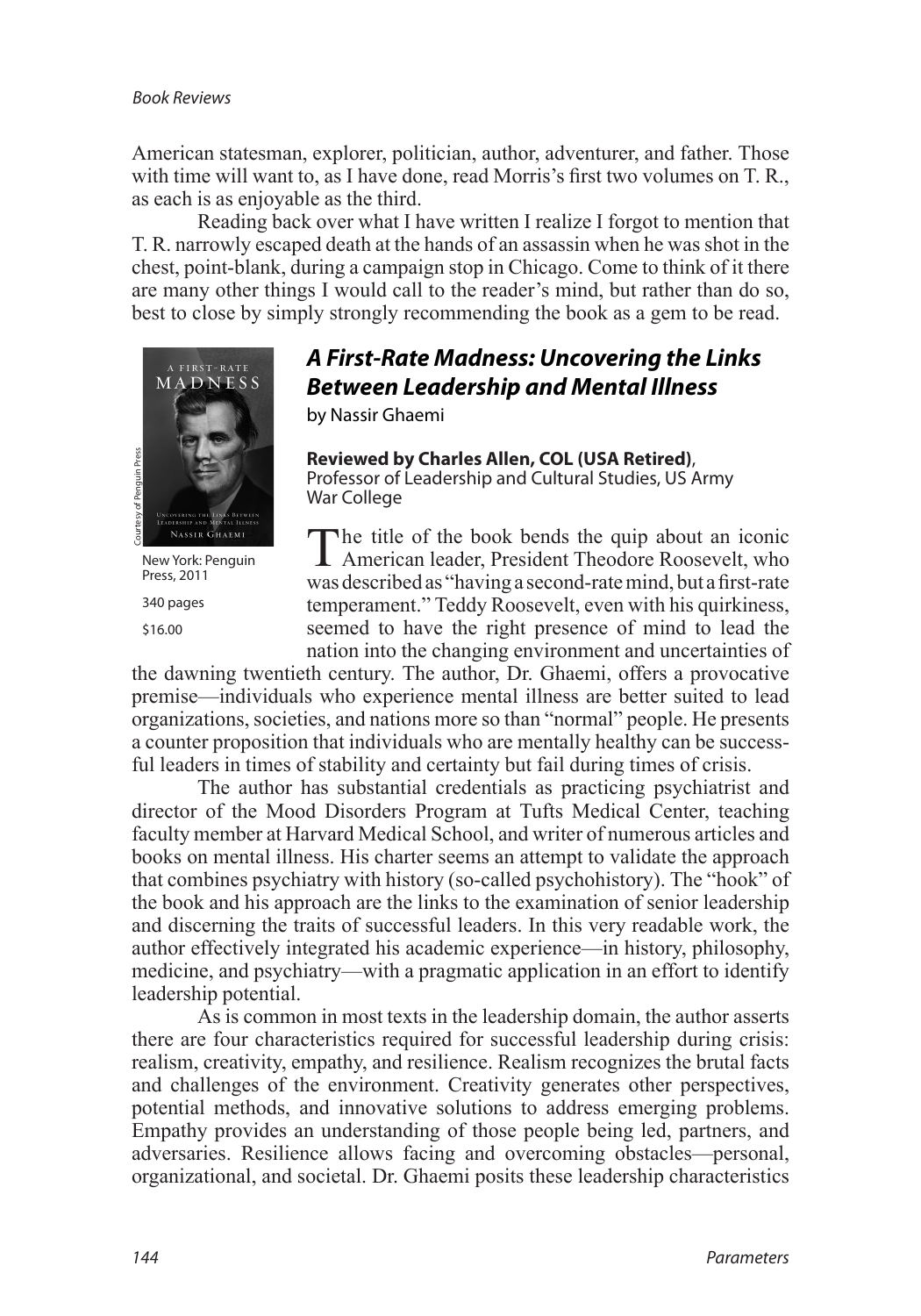are more likely associated with individuals who experience mental illness and deemed to suffer from some form of "insanity." The insanity is not psychosis or multiple personality, but the more commonly recognized diagnoses of mania, depression, and bipolar disorder. While lesser known, the author offers that hyperthymic (high extroversion, sociability, and energy) personality disorder is also characteristic of successful crisis leaders.

The book's jacket is a composite of three American presidents—Abraham Lincoln, Franklin Roosevelt, and John F. Kennedy—which leads the reader to infer that they were all afflicted with some "madness." The success of these leaders and others (William Tecumseh Sherman, Winston Churchill, Mahatmas Ghandi, Martin Luther King, Jr., etc.) examined in the text presents evidence that the consequences of the mental disorders made positive contributions to their performance in key leadership positions. Dr. Ghaemi focuses on a number of historical figures: national leaders (presidents, prime ministers, and dictators), military generals, as well as social and business leaders to support his case.

The author obviously did not personally observe or treat the subjects in the book, but he did have access to extensive medical records and notes, personal letters and journals, and public records. With those materials, he presents a reasonable four-step framework to diagnose the mental illness of each subject.

To contrast the leadership performance of mentally normal leaders, he appropriates the term "homoclites" and offers matched pairs case analyses of individuals in similar eras but with different environmental requirements. For example, Sherman is contrasted with George McClellan; Churchill with Neville Chamberlain; and Kennedy with Richard Nixon and Ronald Reagan. He also offers up President George W. Bush and British Prime Minister Tony Blair as homoclites who were unsuccessful leaders in times of national crises.

While interesting and provocative, the author is unconvincing in proving his two major propositions—that we need the "insane" to lead in crisis and "normal" leaders fail during crises. While the case study method can provide examples to illustrate both premises, it does not address equivocality and equifinality for the outcomes of success and failure. The historical studies of George Washington, Charles de Gaulle, Eisenhower, Mao, Margaret Thatcher, Golda Meier, Nelson Mandela, Muammar Gaddafi, and Saddam Hussein could easily challenge the insane and normal leader premise. In addition, the author makes assertions about contemporary leaders while their histories have yet to be written. Failing to follow his own methodology regarding historical figures, Dr. Ghaemi declares "normal" psychological profiles and diagnoses without benefit of medical records that he used as the validation of a previous leader's mental health.

In spite of the book's shortfalls, readers will readily accept its call to remove the stigma of mental illness. Our life experiences demonstrate there is a great deal of variance in the normal distribution of mental health—probably a flat rather than steep bell curve. The author effectively argues that mental illness if properly diagnosed and treated (by medical professionals and medication) should not preclude individuals from being contributing members of